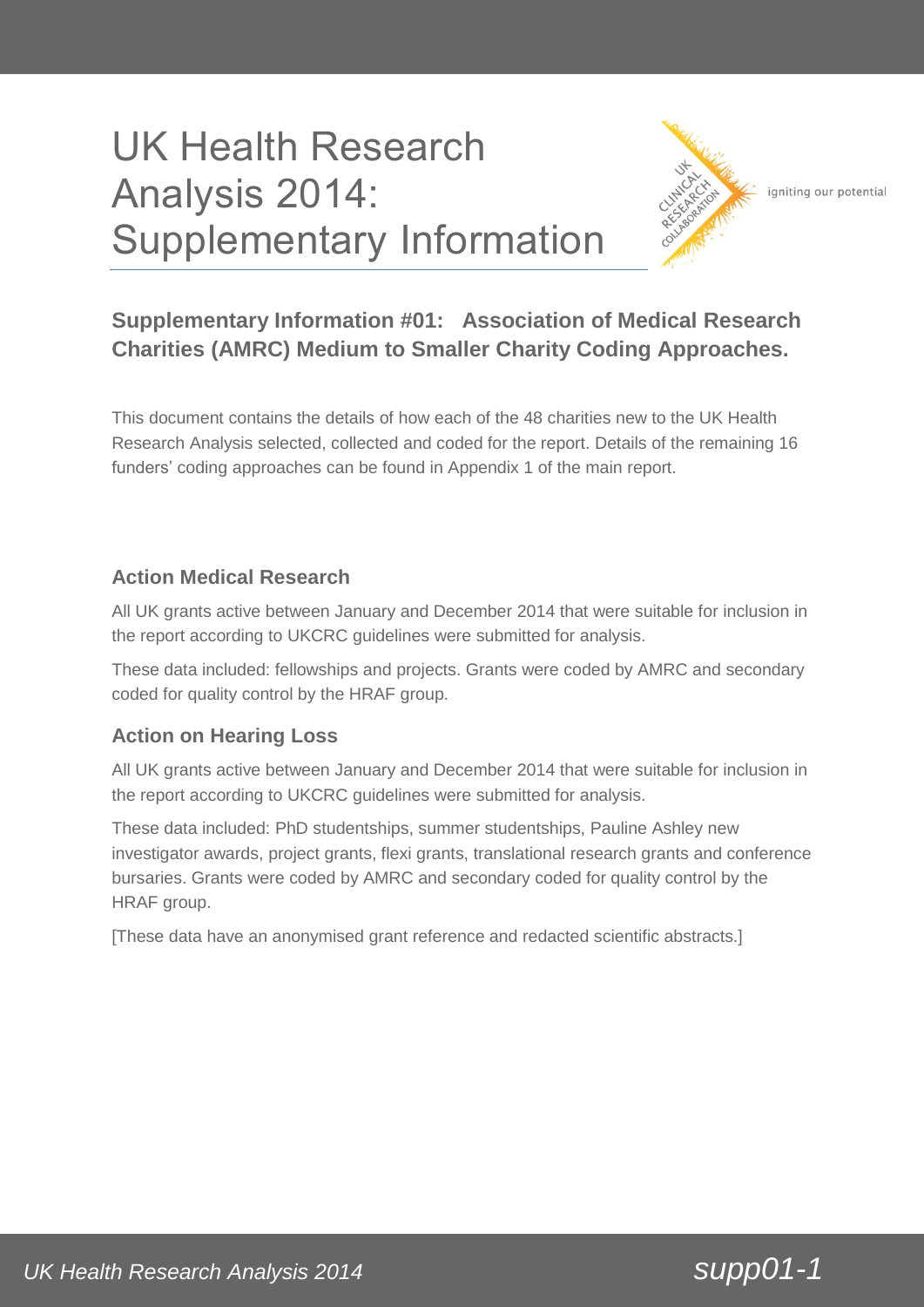## **Alcohol Research UK**

All UK grants active between January and December 2014 that were suitable for inclusion in the report according to UKCRC guidelines were submitted for analysis.

These data included: intercalated BSc's, meetings, postgraduate studentships, programmes, projects and travel grants. Grants were coded by AMRC and secondary coded for quality control by the HRAF group.

## **Alzheimer's Research UK**

All UK grants active between January and December 2014 that were suitable for inclusion in the report according to UKCRC guidelines were submitted for analysis.

These data included: equipment grants, fellowships, infrastructure, meetings, postgraduate studentships, programmes and projects. Grants were coded by AMRC and secondary coded for quality control by the HRAF group.

## **Alzheimer's Society**

All UK grants active between January and December 2014 that were suitable for inclusion in the report according to UKCRC guidelines were submitted for analysis.

These data included: clinical trials, fellowships, postgraduate studentships, programmes and projects. Grants were coded by AMRC and secondary coded for quality control by the HRAF group.

[These data have an anonymised grant reference and redacted scientific abstracts.]

## **Asthma UK**

All UK grants active between January and December 2014 that were suitable for inclusion in the report according to UKCRC guidelines were submitted for analysis.

These data included: fellowships, postgraduate studentships, projects and senior personal support. Grants were coded by AMRC and secondary coded for quality control by a small internal team at Asthma UK.

## **Ataxia UK**

All UK grants active between January and December 2014 that were suitable for inclusion in the report according to UKCRC guidelines were submitted for analysis.

These data included: clinical trials, fellowships, postgraduate studentships and projects. Grants were coded by AMRC and secondary coded for quality control by the HRAF group.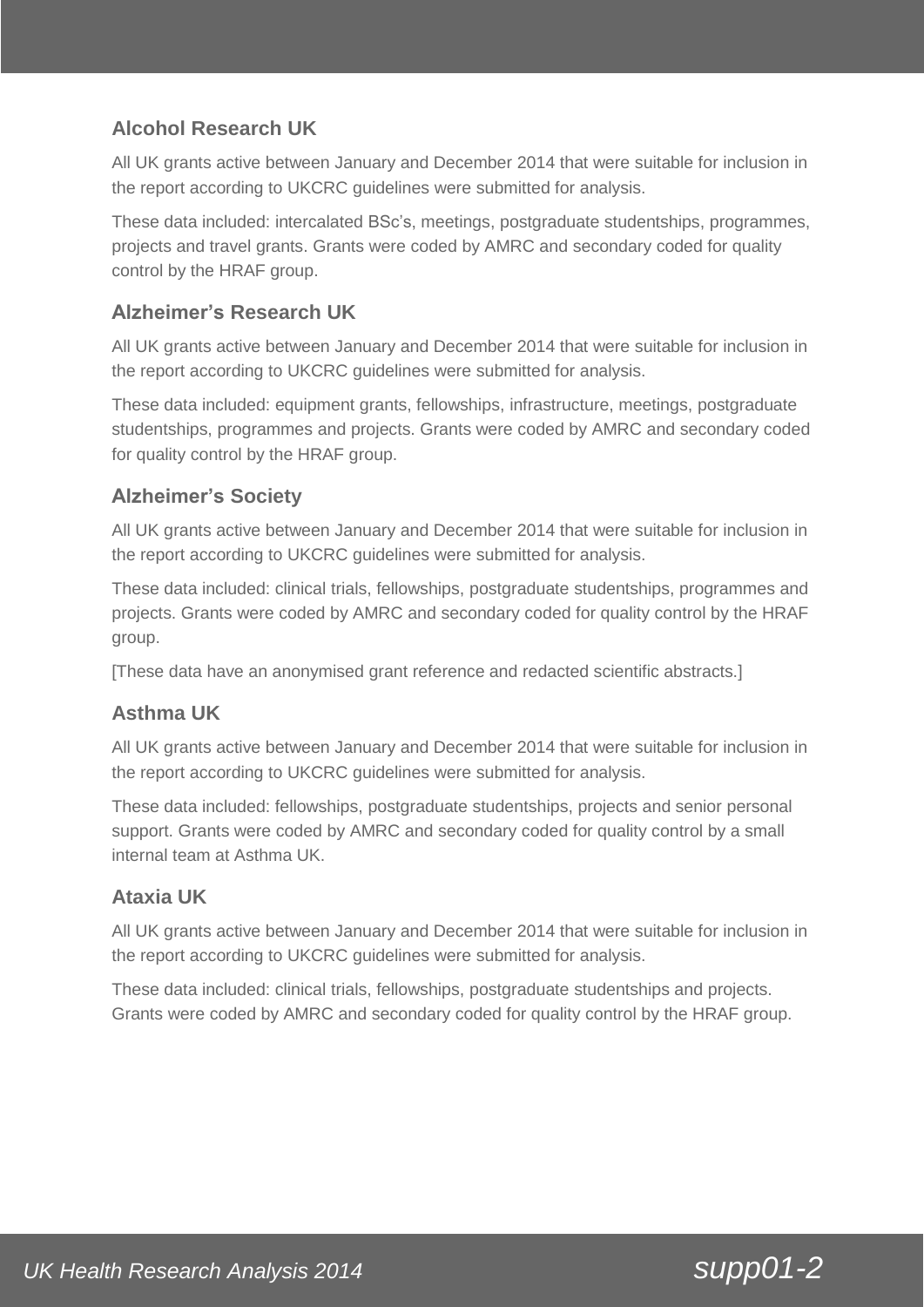## **BACP Research Foundation**

All UK grants active between January and December 2014 that were suitable for inclusion in the report according to UKCRC guidelines were submitted for analysis.

These data included project grants. Grants were coded by AMRC and secondary coded for quality control by a small team at BACP Research Foundation.

[These data have an anonymised grant reference and redacted scientific abstracts.]

#### **Breast Cancer Now**

**Note:** In April 2015, **Breakthrough Breast Cancer** and **Breast Cancer Campaign** announced their merger to form **Breast Cancer Now**. Data for the current report were submitted before the merger for both Breakthrough Breast Cancer and Breast Cancer Campaign.

All UK grants active between January and December 2014 that were suitable for inclusion in the report according to UKCRC guidelines were submitted for analysis.

These data included: clinical trials, infrastructure, programmes, projects and units. Grants were coded by AMRC and secondary coded for quality control by the HRAF group or by Breast Cancer Campaign's Research Grants Officer..

[These data have an anonymised grant reference and redacted scientific abstracts.]

#### **British Lung Foundation**

All UK grants active between January and December 2014 that were suitable for inclusion in the report according to UKCRC guidelines were submitted for analysis.

These data included: clinical trials, postgraduate studentships and projects.

Grants were coded by AMRC and secondary coded for quality control by the HRAF group.

[These data have an anonymised grant reference and redacted scientific abstracts.]

#### **Chest Heart & Stroke Scotland**

All UK grants active between January and December 2014 that were suitable for inclusion in the report according to UKCRC guidelines were submitted for analysis.

These data included: fellowships and projects. Grants were coded by AMRC and secondary coded for quality control by the HRAF group.

[These data have an anonymised grant reference and redacted scientific abstracts.]

#### **Children with Cancer UK**

All UK grants active between January and December 2014 that were suitable for inclusion in the report according to UKCRC guidelines were submitted for analysis.

These data included: fellowships, meetings, programmes, projects and travel grants. Grants were coded by AMRC and secondary coded for quality control by the HRAF group.

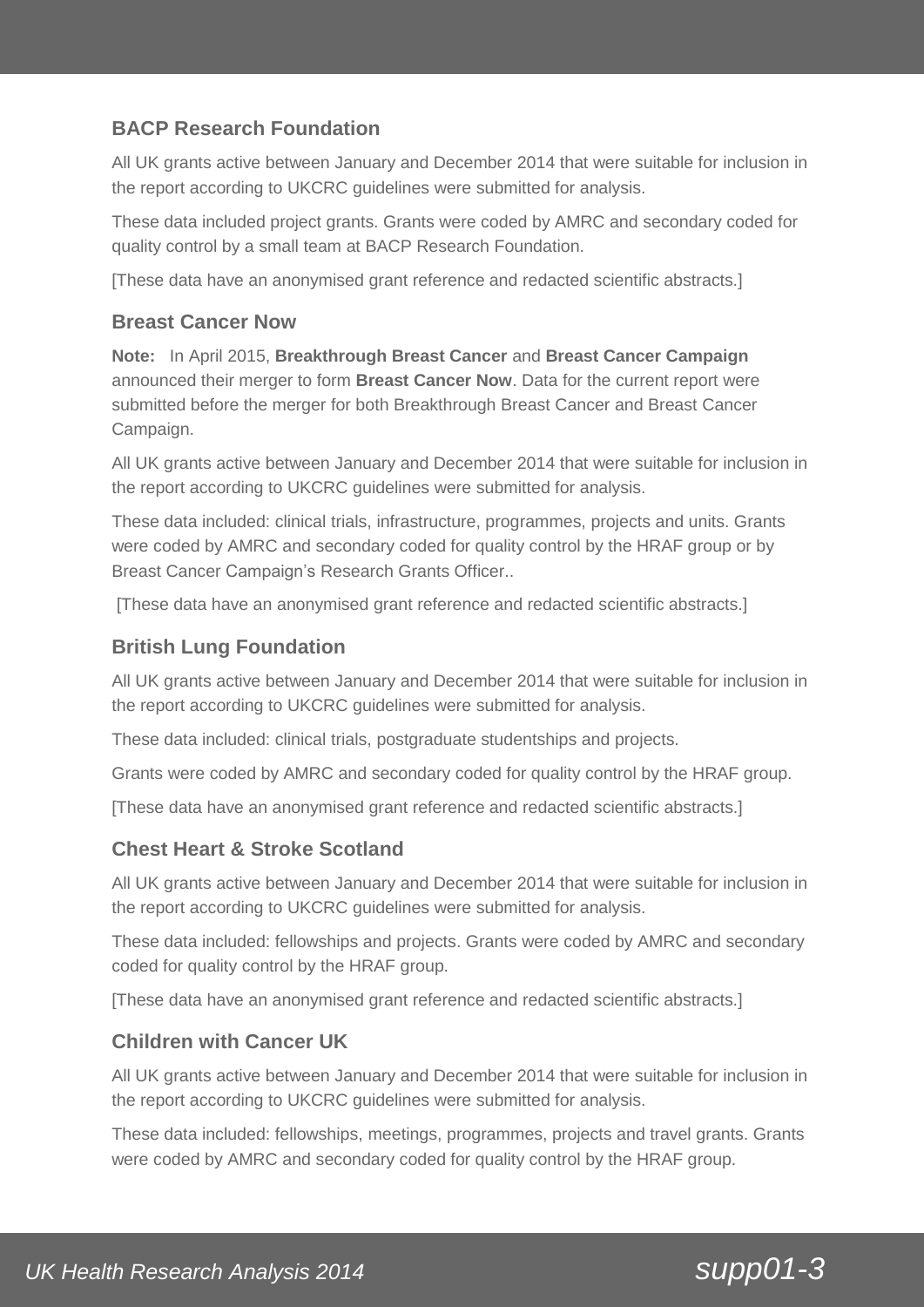## **CORE**

All UK grants active between January and December 2014 that were suitable for inclusion in the report according to UKCRC guidelines were submitted for analysis.

These data included: fellowships, intercalated BSc's, programmes and projects. Grants were coded by AMRC and secondary coded for quality control by the HRAF group.

[These data have been given a pseudo-anonymised grant reference and do not include scientific abstracts.]

## **Diabetes UK**

All UK grants active between January and December 2014 that were suitable for inclusion in the report according to UKCRC guidelines were submitted for analysis.

These data included: clinical trials, equipment grants, fellowships, infrastructure, postgraduate studentships and projects. Grants were coded by both AMRC and Diabetes UK, and secondary coded for quality control by small internal teams at AMRC and Diabetes UK.

## **Epilepsy Research UK**

All UK grants active between January and December 2014 that were suitable for inclusion in the report according to UKCRC guidelines were submitted for analysis.

These data included: fellowships and projects. Grants were coded by AMRC and secondary coded for quality control by the HRAF group.

[These data have an anonymised grant reference and redacted scientific abstracts.]

## **Fight for Sight**

All UK grants active between January and December 2014 that were suitable for inclusion in the report according to UKCRC guidelines were submitted for analysis.

These data included: fellowships, infrastructure, postgraduate studentships, programmes, projects and senior personal support. Grants were coded by AMRC and secondary coded for quality control by a small team at Fight for Sight.

[These data have been given a pseudo-anonymised grant reference and do not include scientific abstracts.]

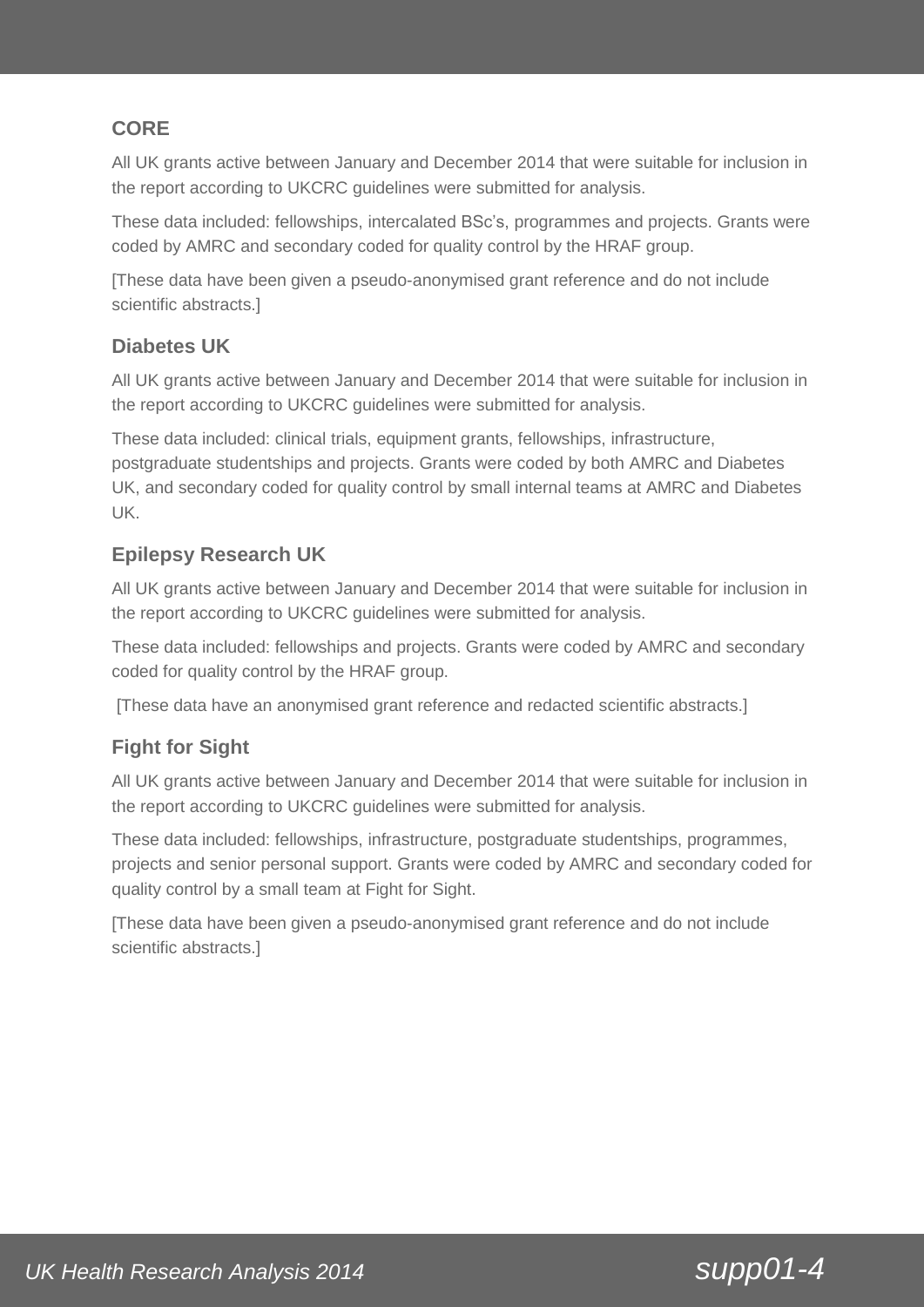## **Great Ormond Street Hospital Children's Charity**

All UK grants active between January and December 2014 that were suitable for inclusion in the report according to UKCRC guidelines were submitted for analysis.

These data included: clinical trials, lectureships, postgraduate studentships, programmes and projects. Grants were coded by AMRC and secondary coded for quality control by a small team at Great Ormond Street Hospital Children's Charity.

[These data have an anonymised grant reference and redacted scientific abstracts.]

#### **Guy's and St Thomas' Charity**

Guy's and St Thomas' Charity improves people's health by tackling major healthcare challenges in Lambeth and Southwark.

All UK grants awarded by the charity and active between January and December 2014 that were suitable for inclusion in the report according to UKCRC guidelines were submitted for analysis.

These data included: clinical trials, infrastructure, programmes, projects and travel grants. Grants were coded by AMRC and secondary coded for quality control by the HRAF group.

[These data have an anonymised grant reference and redacted scientific abstracts.]

#### **Juvenile Diabetes Research Foundation**

All UK grants active between January and December 2014 that were suitable for inclusion in the report according to UKCRC guidelines were submitted for analysis.

These data included: clinical trials, fellowships, infrastructure, programmes and projects.

Grants were coded by AMRC and secondary coded for quality control by the HRAF group. JDRF awards in dollars and this is converted to sterling at the time of award or when invoiced.

#### **Kidney Research UK**

All UK grants active between January and December 2014 that were suitable for inclusion in the report according to UKCRC guidelines were submitted for analysis.

These data included: clinical trials, innovation and project grants, fellowships, postgraduate studentships, intercalated BSc's and sponsored science meetings. Grants were coded by AMRC and secondary coded for quality control by the HRAF group.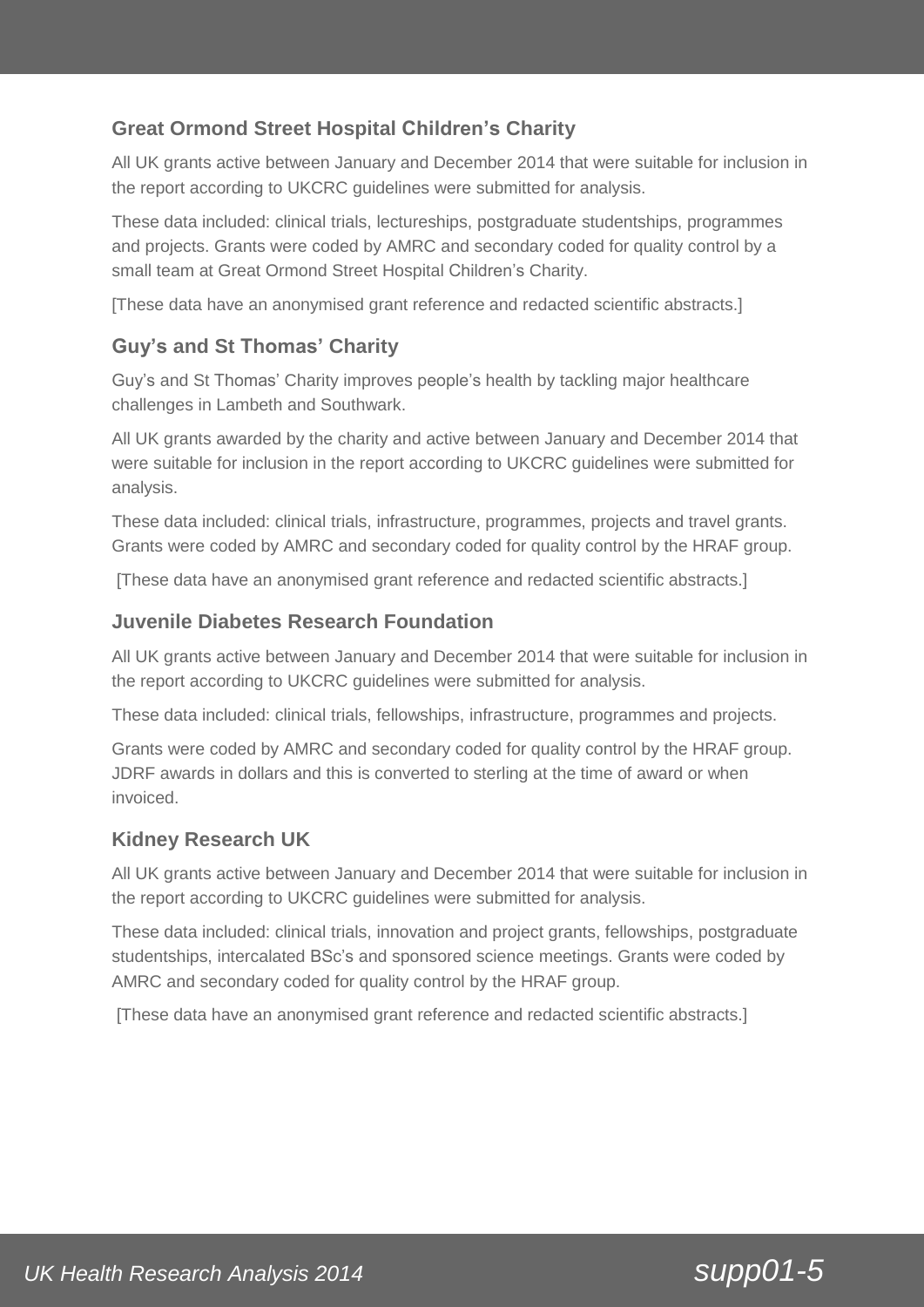## **Kids Kidney Research**

All UK grants active between January and December 2014 that were suitable for inclusion in the report according to UKCRC guidelines were submitted for analysis.

These data included project grants. Grants were coded by AMRC and secondary coded for quality control by the HRAF group.

#### **Macular Society**

All UK grants active between January and December 2014 that were suitable for inclusion in the report according to UKCRC guidelines were submitted for analysis.

These data included: clinical trials, postgraduate studentships and projects. Grants were coded by AMRC and secondary coded for quality control by the HRAF group.

[These data have an anonymised grant reference and redacted scientific abstracts.]

#### **Marie Curie**

All UK grants active between January and December 2014 that were suitable for inclusion in the report according to UKCRC guidelines were submitted for analysis.

These data included: clinical trials, programmes, projects and units.

Grants were coded by both AMRC and secondary coded for quality control by a small internal team at Marie Curie.

## **Medical Research Scotland**

All UK grants active between January and December 2014 that were suitable for inclusion in the report according to UKCRC guidelines were submitted for analysis.

These data included fellowships, intercalated BSc's, postgraduate studentships and projects. Grants were coded by AMRC and secondary coded for quality control by the HRAF group.

[These data have an anonymised grant reference and redacted scientific abstracts.]

#### **Meningitis Now**

All UK grants active between January and December 2014 that were suitable for inclusion in the report according to UKCRC guidelines were submitted for analysis.

These data included project grants. Grants were coded by AMRC and secondary coded for quality control by the HRAF group.

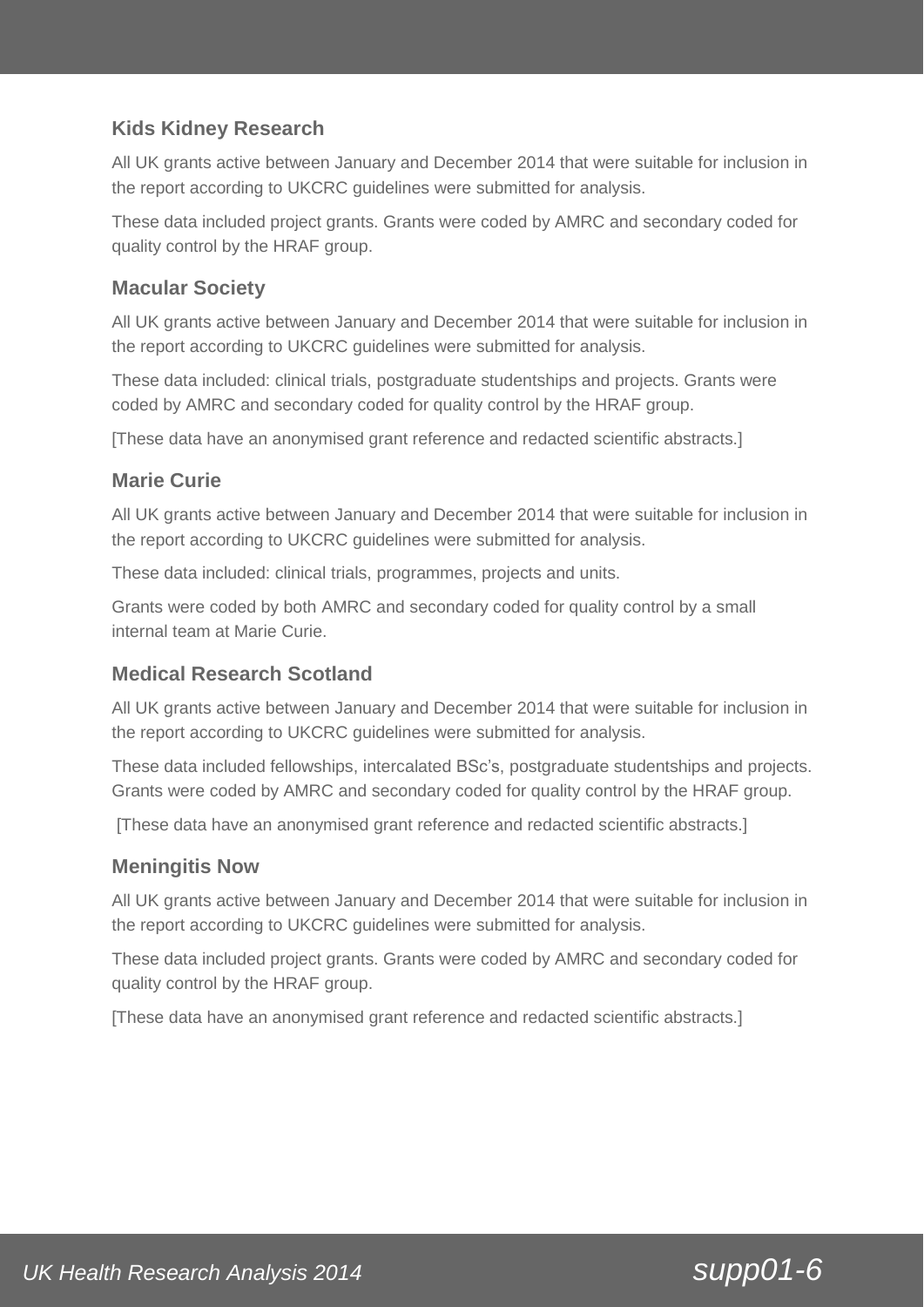## **Meningitis Research Foundation**

All UK grants active between January and December 2014 that were suitable for inclusion in the report according to UKCRC guidelines were submitted for analysis.

These data included: programmes and projects. Grants were coded by AMRC and secondary coded for quality control by the HRAF group.

#### **Motor Neurone Disease Association**

All UK grants active between January and December 2014 that were suitable for inclusion in the report according to UKCRC guidelines were submitted for analysis.

These data included: fellowships, lectureships, meetings, postgraduate studentships, project grants and senior personal support. Grants were coded by AMRC and secondary coded for quality control by the HRAF group.

#### **MQ: Transforming Mental Health**

MQ: Transforming Mental Health is a major new research charity, raising funds from the general public to invest in world-class mental health research.

In 2013 MQ launched the annual MQ's Fellows Award, a programme which supports earlycareer scientists to become future research leaders in mental health. In 2014, so not included in this report, MQ launched the interdisciplinary research initiative, Psy-IMPACT, funding research to better understand and improve psychological treatments; a second call will be announced in the second half of 2015. MQ is currently developing a third funding stream, focused on children and young people's mental health research. In 2014 (so not within this report), MQ awarded grants totalling £1,780,124 to UK institutions.

All UK grants active between January and December 2014 were submitted for analysis. These data included: clinical trials, equipment grants, fellowships, meetings and projects. Grants were coded by AMRC and secondary coded for quality control by the HRAF group.

#### **Multiple Sclerosis Society**

All UK grants active between January and December 2014 that were suitable for inclusion in the report according to UKCRC guidelines were submitted for analysis.

These data included: clinical trials, fellowships, postgraduate studentships, programmes, projects, and innovative grants. Grants were coded by AMRC and secondary coded for quality control by the HRAF group.

## **Northern Ireland Chest, Heart & Stroke**

All UK grants active between January and December 2014 that were suitable for inclusion in the report according to UKCRC guidelines were submitted for analysis.

These data included project grants. Grants were coded by AMRC and secondary coded for quality control by the HRAF group.

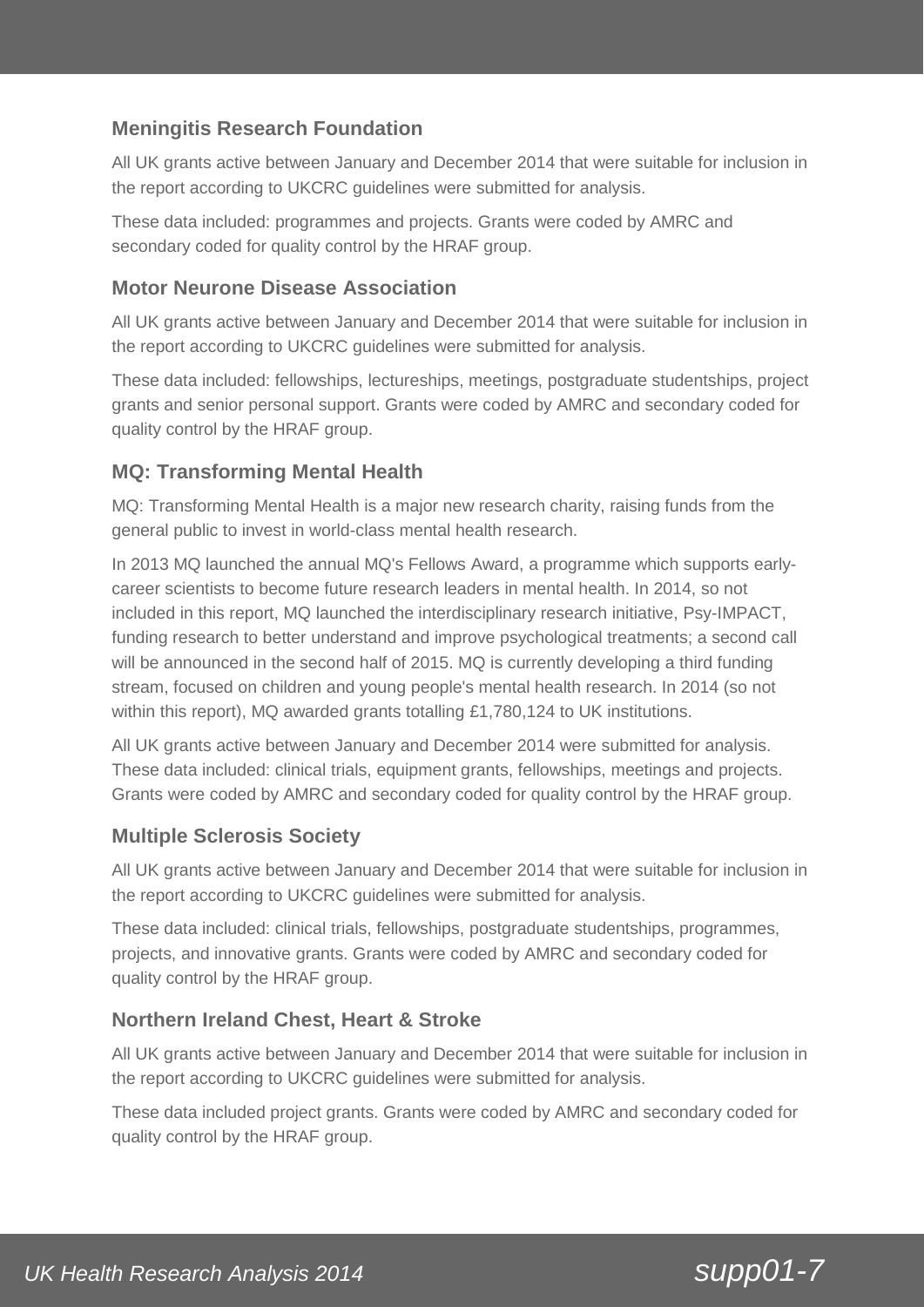## **Orthopaedic Research UK**

All UK grants active between January and December 2014 that were suitable for inclusion in the report according to UKCRC guidelines were submitted for analysis.

These data included: fellowships and postgraduate studentships. Grants were coded by AMRC and secondary coded for quality control by the HRAF group.

[These data have an anonymised grant reference and redacted scientific abstracts.]

#### **Pancreatic Cancer UK**

All UK grants active between January and December 2014 that were suitable for inclusion in the report according to UKCRC guidelines were submitted for analysis.

These data included project grants. Grants were coded by AMRC and secondary coded for quality control by the HRAF group.

## **Parkinson's UK**

All UK grants active between January and December 2014 that were suitable for inclusion in the report according to UKCRC guidelines were submitted for analysis.

These data included: clinical trials, fellowships, postgraduate studentships, programmes and projects. Grants were coded by both AMRC and Parkinson's UK, and secondary coded for quality control by small internal teams at AMRC and Parkinson's UK.

#### **Pharmacy Research UK**

All UK grants active between January and December 2014 that were suitable for inclusion in the report according to UKCRC guidelines were submitted for analysis.

These data included: fellowships, postgraduate studentships and projects. Grants were coded by AMRC and secondary coded for quality control by the HRAF group.

[These data have an anonymised grant reference and redacted scientific abstracts.]

#### **Prostate Cancer UK**

All UK grants active between January and December 2014 that were suitable for inclusion in the report according to UKCRC guidelines were submitted for analysis.

These data included: fellowships, postgraduate studentships, programmes, projects and senior personal support. Grants were coded by AMRC and secondary coded for quality control by the HRAF group.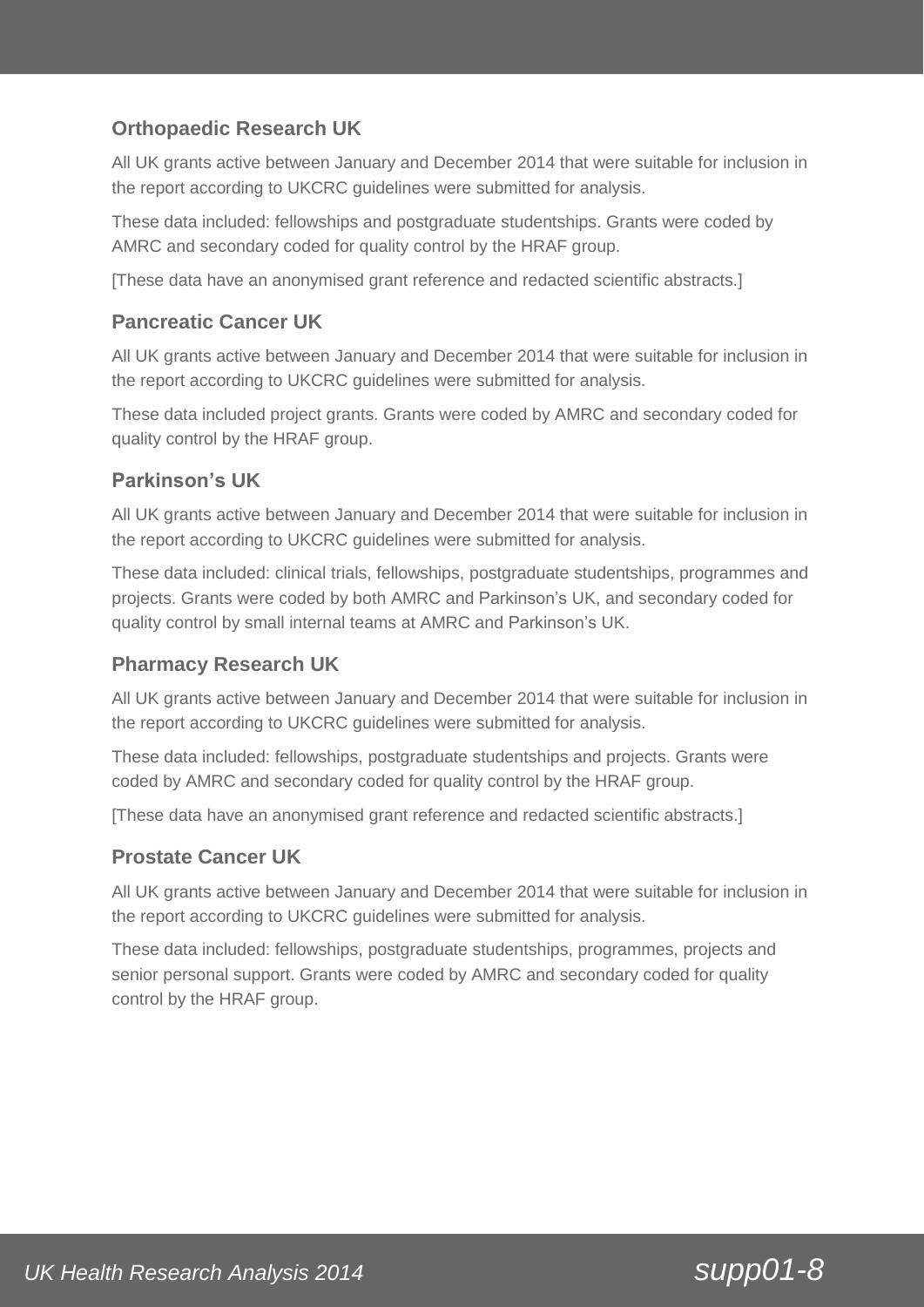## **Royal Hospital for Neuro-disability**

All UK grants active between January and December 2014 that were suitable for inclusion in the report according to UKCRC guidelines were submitted for analysis.

These data included: fellowships and units. Grants were coded by AMRC and secondary coded for quality control by the HRAF group.

## **Sarcoma UK**

All UK grants active between January and December 2014 that were suitable for inclusion in the report according to UKCRC guidelines were submitted for analysis.

These data included project grants. Grants were coded by AMRC and secondary coded for quality control by the HRAF group.

## **Sparks**

All UK grants active between January and December 2014 that were suitable for inclusion in the report according to UKCRC guidelines were submitted for analysis.

These data included: equipment grants, fellowships and projects. Grants were coded by AMRC and secondary coded for quality control by the HRAF group.

## **Stroke Association**

All UK grants active between January and December 2014 that were suitable for inclusion in the report according to UKCRC guidelines were submitted for analysis.

These data included: clinical trials, fellowships, postgraduate studentships, programmes, projects and senior personal support. Grants were coded by AMRC and secondary coded for quality control by the HRAF group.

[These data have an anonymised grant reference and redacted scientific abstracts.]

## **Tenovus Cancer Care**

All UK grants active between January and December 2014 that were suitable for inclusion in the report according to UKCRC guidelines were submitted for analysis.

These data included: fellowships, postgraduate studentships, programmes and projects. Grants were coded by AMRC and secondary coded for quality control by the HRAF group.

## **The Brain Tumour Charity**

All UK grants active between January and December 2014 that were suitable for inclusion in the report according to UKCRC guidelines were submitted for analysis.

These data included: clinical trials, programmes, projects, and units. Grants were coded by AMRC and secondary coded for quality control by a small team at The Brain Tumour Charity.

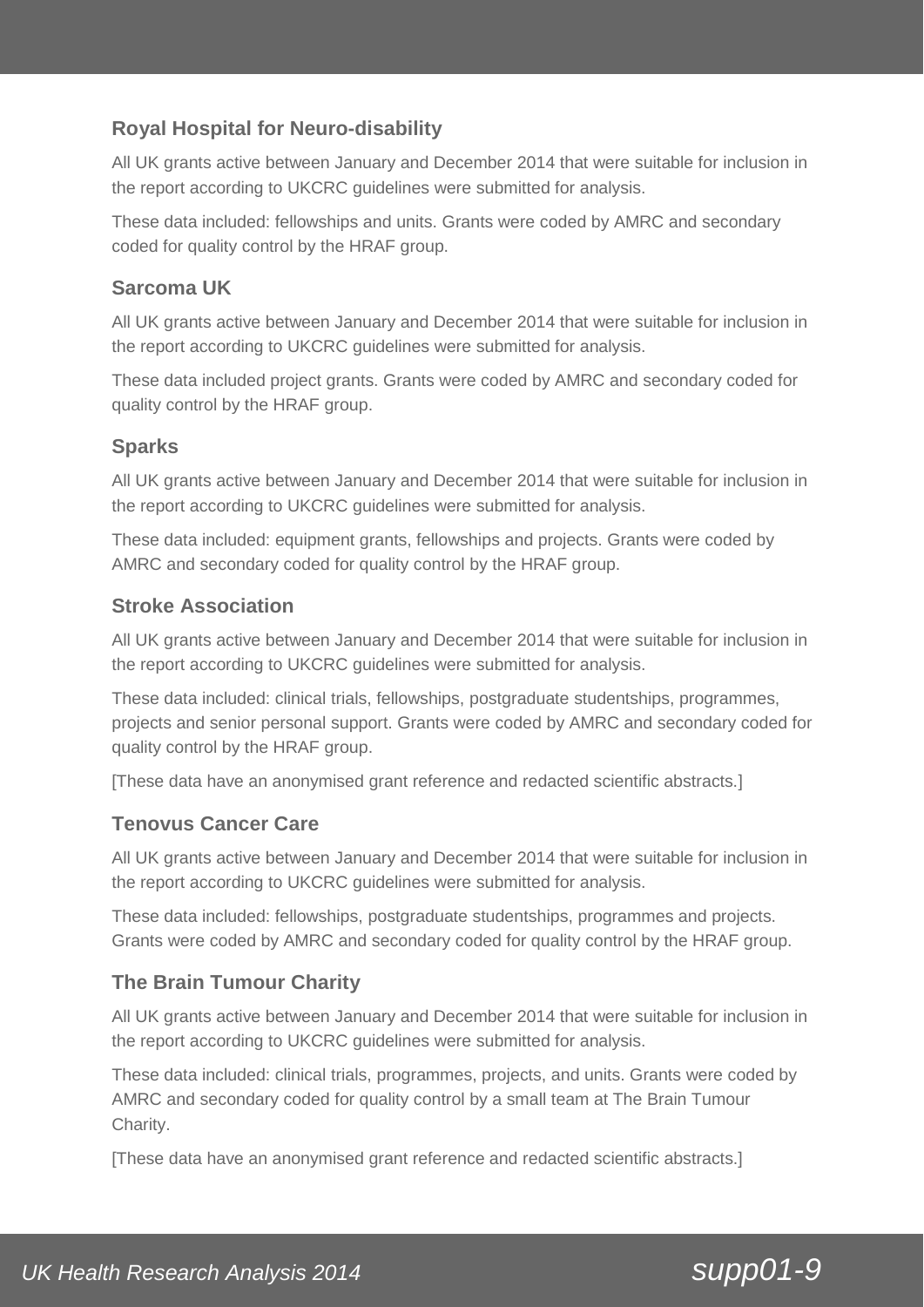## **The British Pain Society**

All UK grants active between January and December 2014 that were suitable for inclusion in the report according to UKCRC guidelines were submitted for analysis.

These data included: projects and travel grants. Grants were coded by AMRC and secondary coded for quality control by the HRAF group.

[These data have an anonymised grant reference and redacted scientific abstracts.]

## **The Dunhill Medical Trust**

All UK grants active between January and December 2014 that were suitable for inclusion in the report according to UKCRC guidelines were submitted for analysis.

These data included: fellowships, infrastructure, postgraduate studentships, and projects. Grants were coded by AMRC and secondary coded for quality control by the HRAF group.

## **The Lullaby Trust**

All UK grants active between January and December 2014 that were suitable for inclusion in the report according to UKCRC guidelines were submitted for analysis.

These data included project grants. Grants were coded by AMRC and secondary coded for quality control by the HRAF group.

[These data have an anonymised grant reference and redacted scientific abstracts.]

#### **World Cancer Research Fund**

All UK grants active between January and December 2014 that were suitable for inclusion in the report according to UKCRC guidelines were submitted for analysis.

These data included: programmes and projects. Grants were coded by AMRC and secondary coded for quality control by the HRAF group.

World Cancer Research Fund occupies a specialised niche within the cancer prevention area and, as well as funding research in the UK, it also funds research internationally. Additionally World Cancer Research Fund carries out health information and policy programmes that are not included in the research funding budget.

#### **Worldwide Cancer Research**

All UK grants active between January and December 2014 that were suitable for inclusion in the report according to UKCRC guidelines were submitted for analysis.

These data included: fellowships and projects. Grants were coded by AMRC and secondary coded for quality control by the HRAF group.